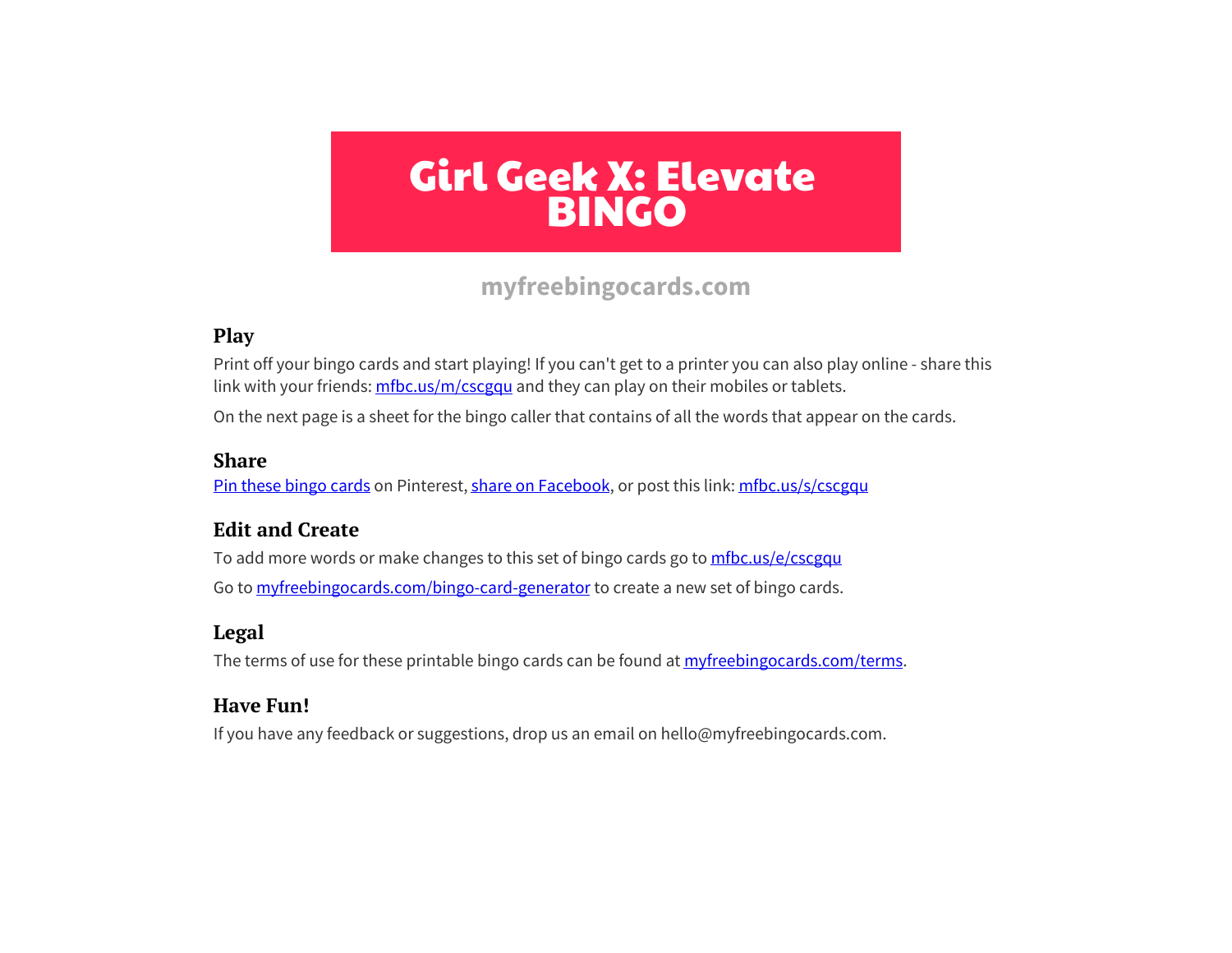| <b>Bingo Caller's Card 1</b> |           |                     |                |            |            |              |                           |
|------------------------------|-----------|---------------------|----------------|------------|------------|--------------|---------------------------|
| AI                           | allies    | app                 | authenticity   | autonomy   | <b>B2B</b> | back-<br>end | <b>Bay</b><br><b>Area</b> |
| best<br>practice             | career    | career<br>path      | <b>CEO</b>     | client     | coding     | community    | coworkers                 |
| cross-<br>platform           | customer  | customer<br>service | <b>D&amp;I</b> | data       | deliver    | design       | <b>Director</b>           |
| diversity                    | education | engineer            | enterprise     | <b>ERG</b> | evolve     | experience   | feedback                  |
| front-<br>end                | gender    | Girl<br><b>Geek</b> | grow           | humble     | humility   | inclusion    | individual<br>contributor |
|                              |           |                     |                |            |            |              | myfreebingocards.com      |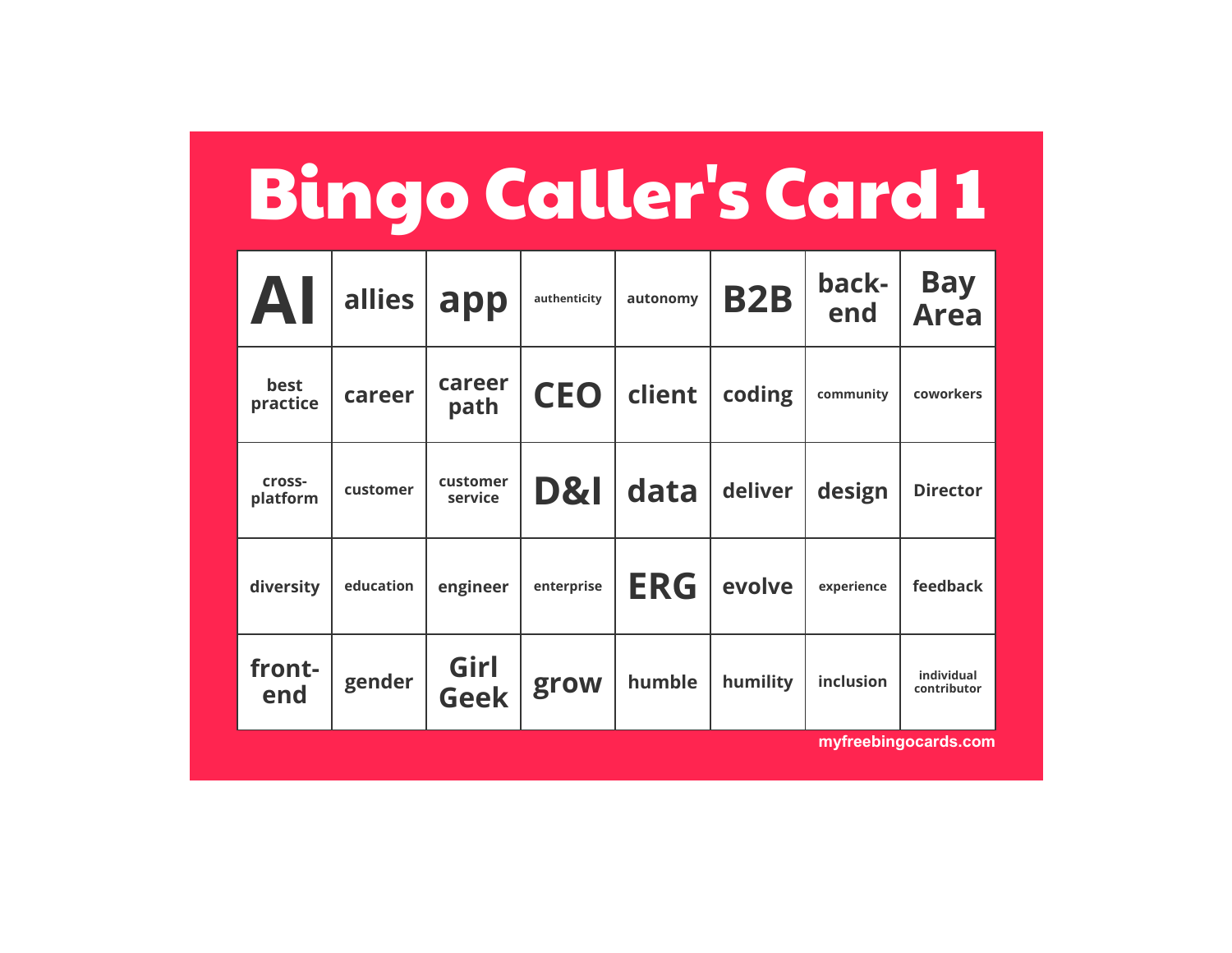# Bingo Caller's Card 2

| initiative           | innovate      | journey   | leader     | leadership     | learn        | leverage  | machine<br>learning |
|----------------------|---------------|-----------|------------|----------------|--------------|-----------|---------------------|
| manager              | marketing     | maternity | mentor     | money          | network      | owner     | performance         |
| product              | promotion     | raise     | recruiting | responsibility | revenue      | review    | salary              |
| software             | sponsor       | startup   | support    | team           | transparency | <b>UX</b> | vision              |
| VP                   | vulnerability | website   |            |                |              |           |                     |
| myfreebingocards.com |               |           |            |                |              |           |                     |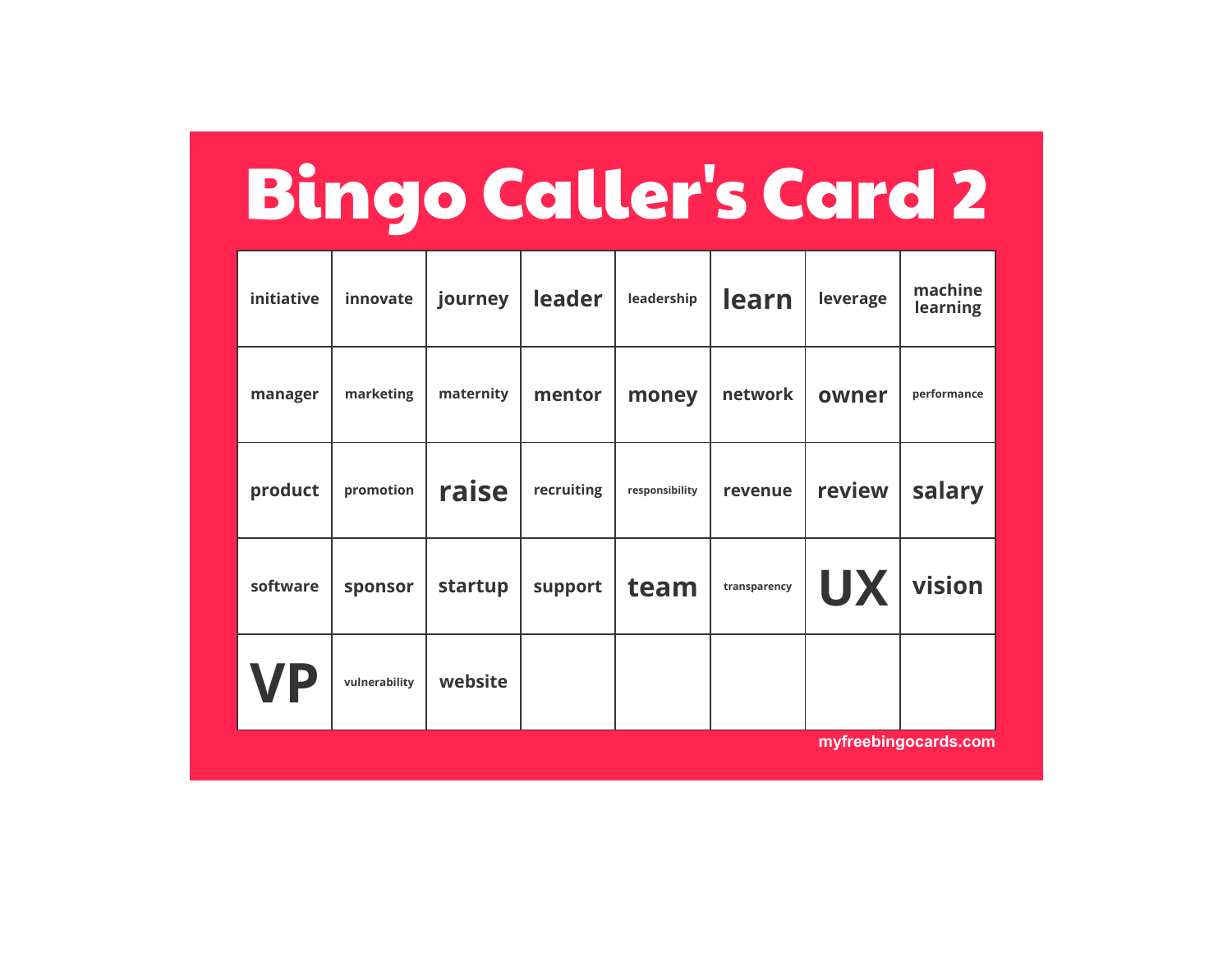| coworkers      | <b>VP</b>        | career                      | manager      | feedback   |
|----------------|------------------|-----------------------------|--------------|------------|
| product        | best<br>practice | journey                     | authenticity | grow       |
| responsibility | <b>Director</b>  | <b>FREE</b><br><b>SPACE</b> | <b>ERG</b>   | autonomy   |
| learn          | promotion        | <b>D&amp;I</b>              | initiative   | <b>B2B</b> |
| vision         | education        | design                      | website      | community  |

**[myfreebingocards.com](https://myfreebingocards.com/)**

### Girl Geek X: Elevate BINGO

| startup   | money      | career<br>path              | raise        | review    |
|-----------|------------|-----------------------------|--------------|-----------|
| diversity | team       | coding                      | back-<br>end | engineer  |
| education | design     | <b>FREE</b><br><b>SPACE</b> | <b>VP</b>    | maternity |
| journey   | promotion  | gender                      | leader       | app       |
| deliver   | experience | leadership                  | performance  | data      |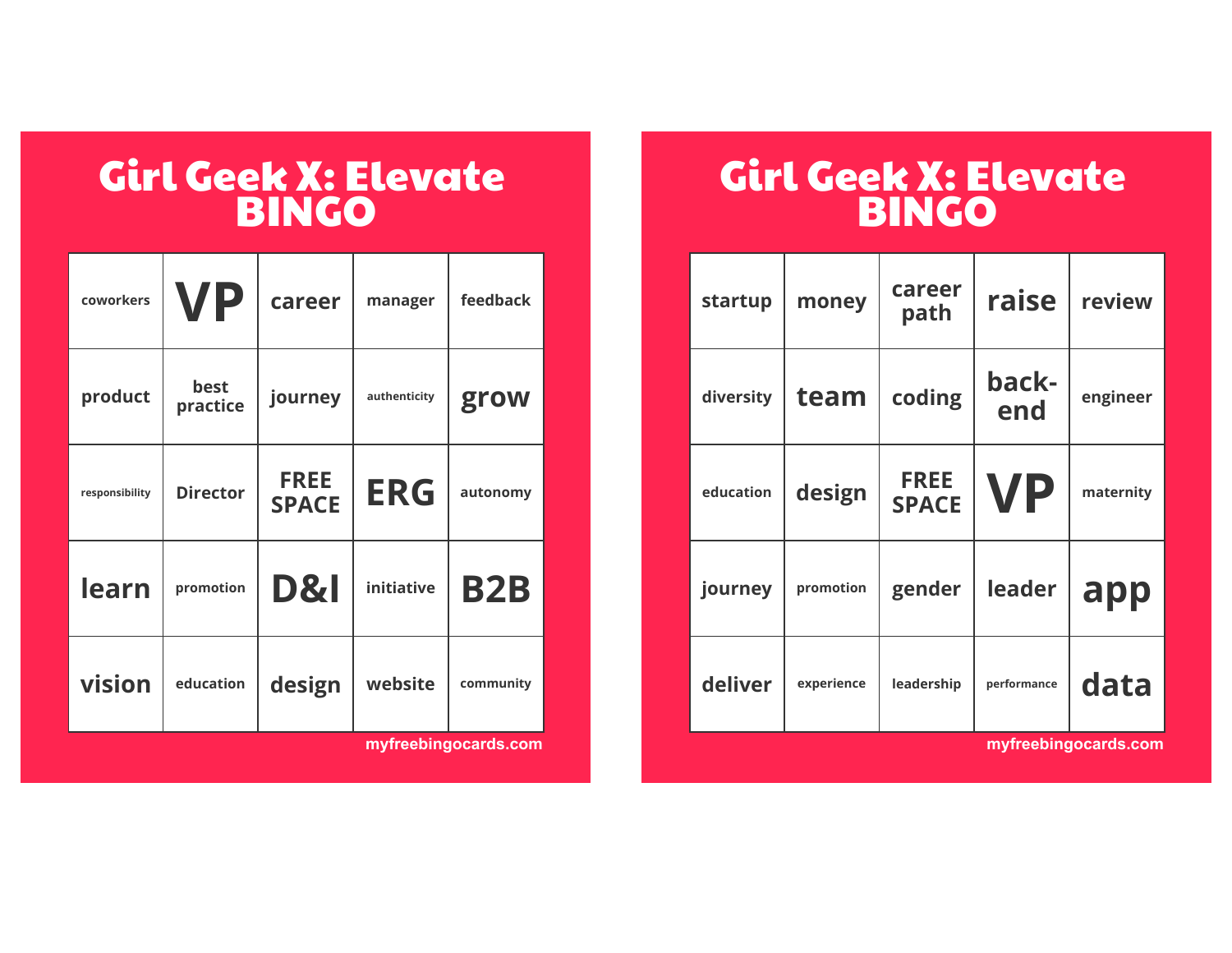| front-<br>end       | network         | authenticity                | <b>Bay</b><br><b>Area</b> | learn      |
|---------------------|-----------------|-----------------------------|---------------------------|------------|
| maternity           | website         | diversity                   | owner                     | raise      |
| vision              | enterprise      | <b>FREE</b><br><b>SPACE</b> | recruiting                | client     |
| review              | <b>Director</b> | engineer                    | <b>CEO</b>                | sponsor    |
| customer<br>service | education       | leverage                    | marketing                 | <b>ERG</b> |

**[myfreebingocards.com](https://myfreebingocards.com/)**

| enterprise | software    | maternity                   | <b>UX</b>  | money          |
|------------|-------------|-----------------------------|------------|----------------|
| learn      | data        | feedback                    | raise      | engineer       |
| <b>VP</b>  | salary      | <b>FREE</b><br><b>SPACE</b> | autonomy   | front-<br>end  |
| leverage   | performance | design                      | <b>B2B</b> | humility       |
| community  | support     | <b>Director</b>             | humble     | <b>D&amp;I</b> |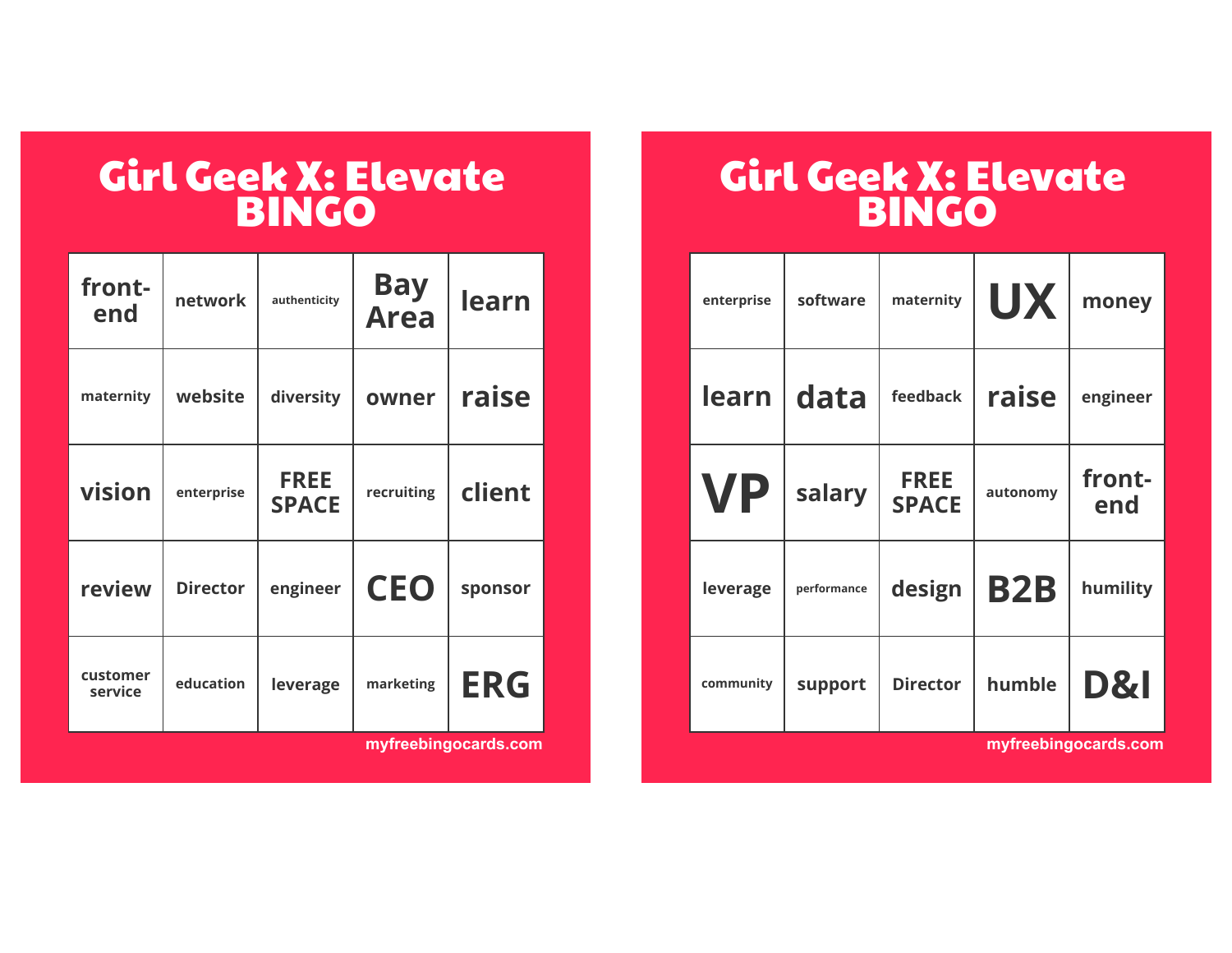| marketing     | Girl<br><b>Geek</b> | career                      | vulnerability             | back-<br>end              |
|---------------|---------------------|-----------------------------|---------------------------|---------------------------|
| autonomy      | VP                  | <b>ERG</b>                  | startup                   | <b>Bay</b><br><b>Area</b> |
| owner         | <b>allies</b>       | <b>FREE</b><br><b>SPACE</b> | individual<br>contributor | leader                    |
| inclusion     | design              | gender                      | engineer                  | grow                      |
| front-<br>end | sponsor             | coworkers                   | app                       | <b>Director</b>           |

**[myfreebingocards.com](https://myfreebingocards.com/)**

| experience  | Girl<br><b>Geek</b> | innovate                    | leadership                | <b>UX</b>            |
|-------------|---------------------|-----------------------------|---------------------------|----------------------|
| network     | support             | humble                      | startup                   | authenticity         |
| performance | software            | <b>FREE</b><br><b>SPACE</b> | <b>Bay</b><br><b>Area</b> | career<br>path       |
| mentor      | money               | transparency                | career                    | autonomy             |
| marketing   | cross-<br>platform  | vision                      | raise                     | recruiting           |
|             |                     |                             |                           | myfreebingocards.com |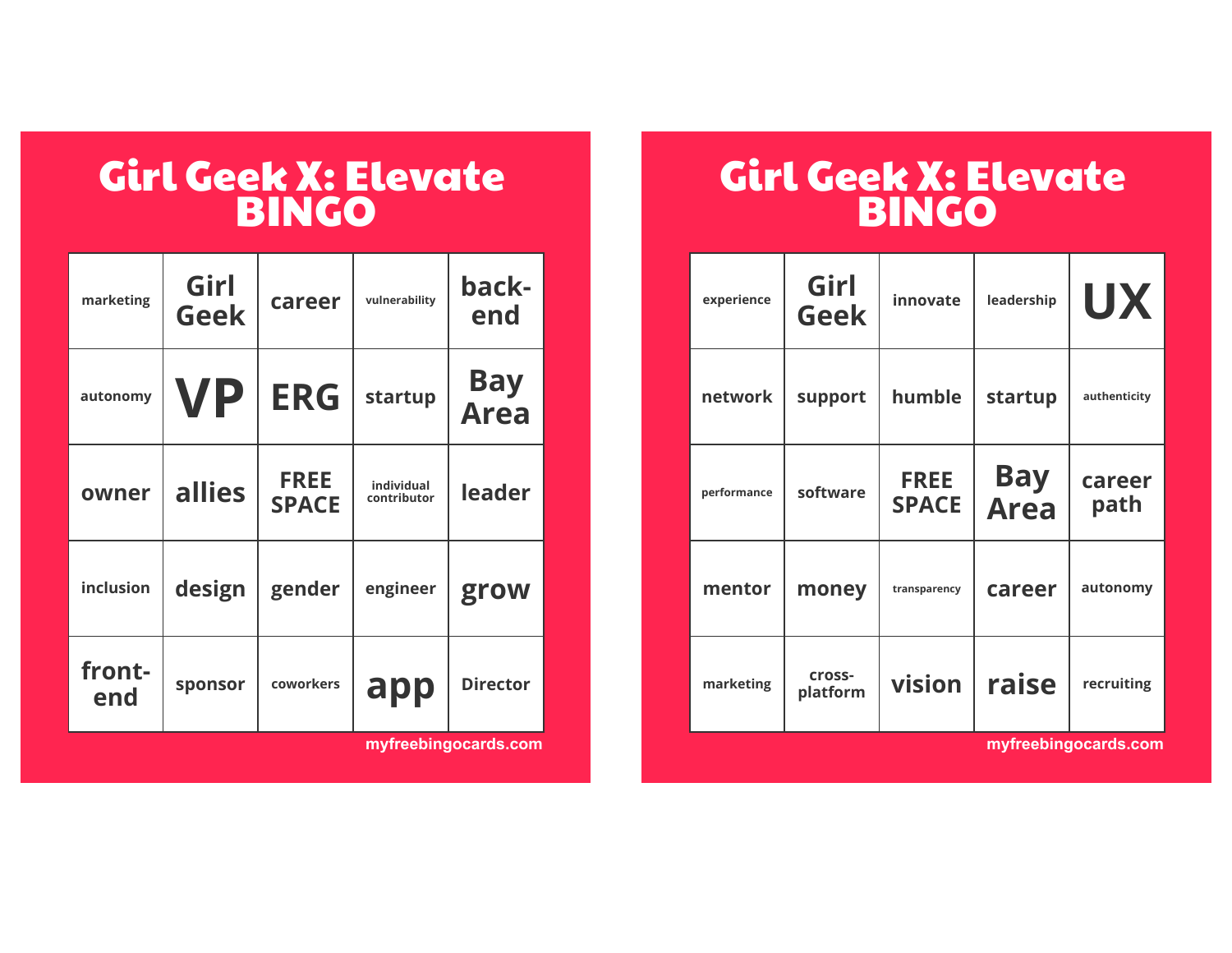| app         | <b>Bay<br/>Area</b> | humble                      | team     | <b>initiative</b> |
|-------------|---------------------|-----------------------------|----------|-------------------|
| performance | AI                  | individual<br>contributor   | innovate | front-<br>end     |
| owner       | inclusion           | <b>FREE</b><br><b>SPACE</b> | gender   | review            |
| autonomy    | coding              | <b>D&amp;I</b>              | raise    | back-<br>end      |
| enterprise  | revenue             | transparency                | client   | learn             |

**[myfreebingocards.com](https://myfreebingocards.com/)**

| website                   | innovate     | community                   | diversity    | vulnerability        |
|---------------------------|--------------|-----------------------------|--------------|----------------------|
| best<br>practice          | sponsor      | review                      | back-<br>end | Girl<br><b>Geek</b>  |
| evolve                    | gender       | <b>FREE</b><br><b>SPACE</b> | client       | career<br>path       |
| learn                     | journey      | individual<br>contributor   | vision       | leverage             |
| <b>Cross-</b><br>platform | authenticity | deliver                     | <b>B2B</b>   | feedback             |
|                           |              |                             |              | myfreebingocards.com |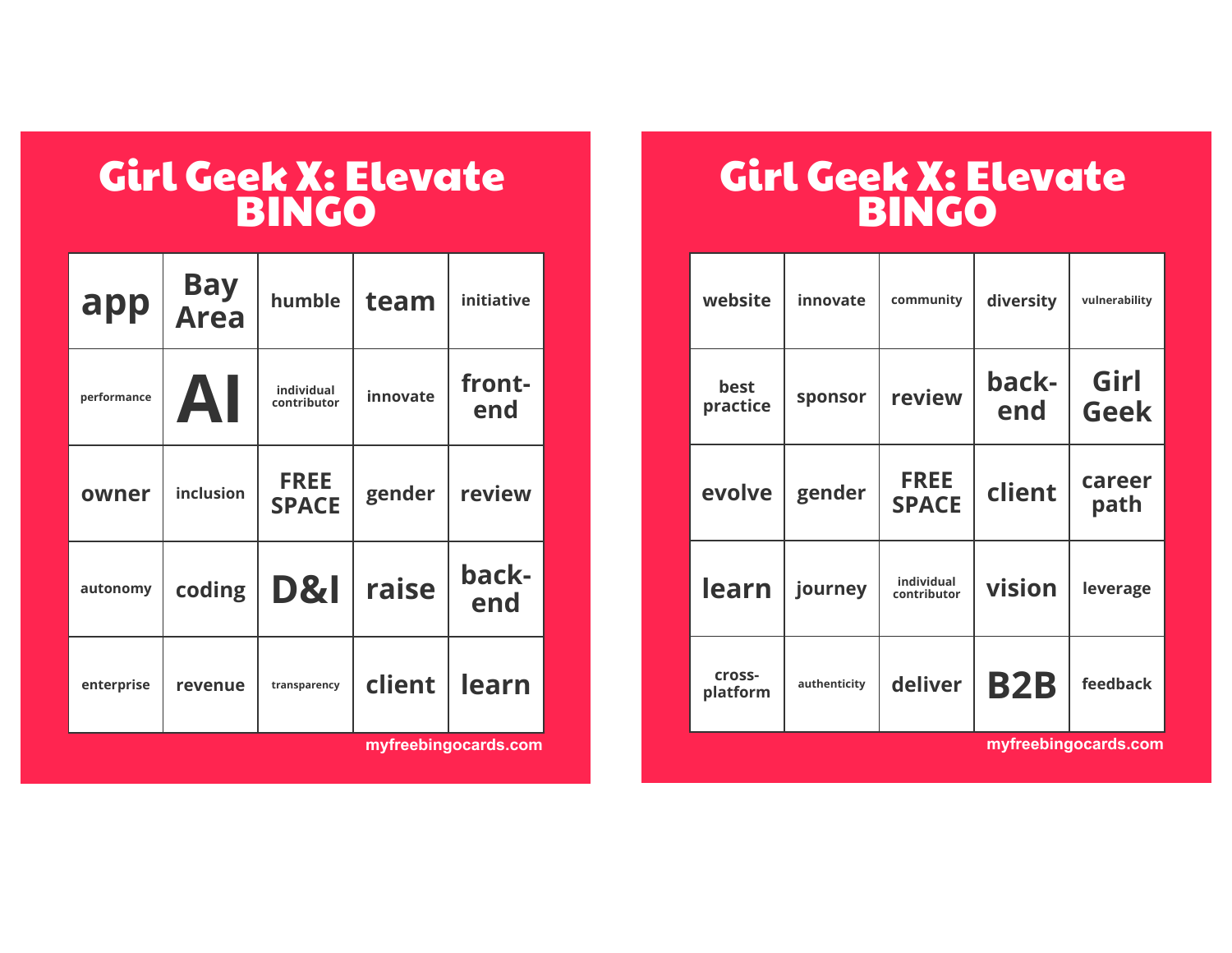| leader   | <b>ERG</b>    | machine<br>learning         | coworkers                 | career<br>path   |
|----------|---------------|-----------------------------|---------------------------|------------------|
| review   | vulnerability | transparency                | team                      | money            |
| product  | salary        | <b>FREE</b><br><b>SPACE</b> | <b>Bay</b><br><b>Area</b> | gender           |
| innovate | inclusion     | front-<br>end               | raise                     | education        |
| deliver  | website       | back-<br>end                | allies                    | best<br>practice |

**[myfreebingocards.com](https://myfreebingocards.com/)**

### Girl Geek X: Elevate BINGO

| website  | Girl<br><b>Geek</b> | initiative                  | manager    | authenticity |
|----------|---------------------|-----------------------------|------------|--------------|
| customer | network             | responsibility              | product    | software     |
| autonomy | leverage            | <b>FREE</b><br><b>SPACE</b> | humble     | education    |
| deliver  | cross-<br>platform  | recruiting                  | diversity  | performance  |
| review   | startup             | transparency                | <b>B2B</b> | AI           |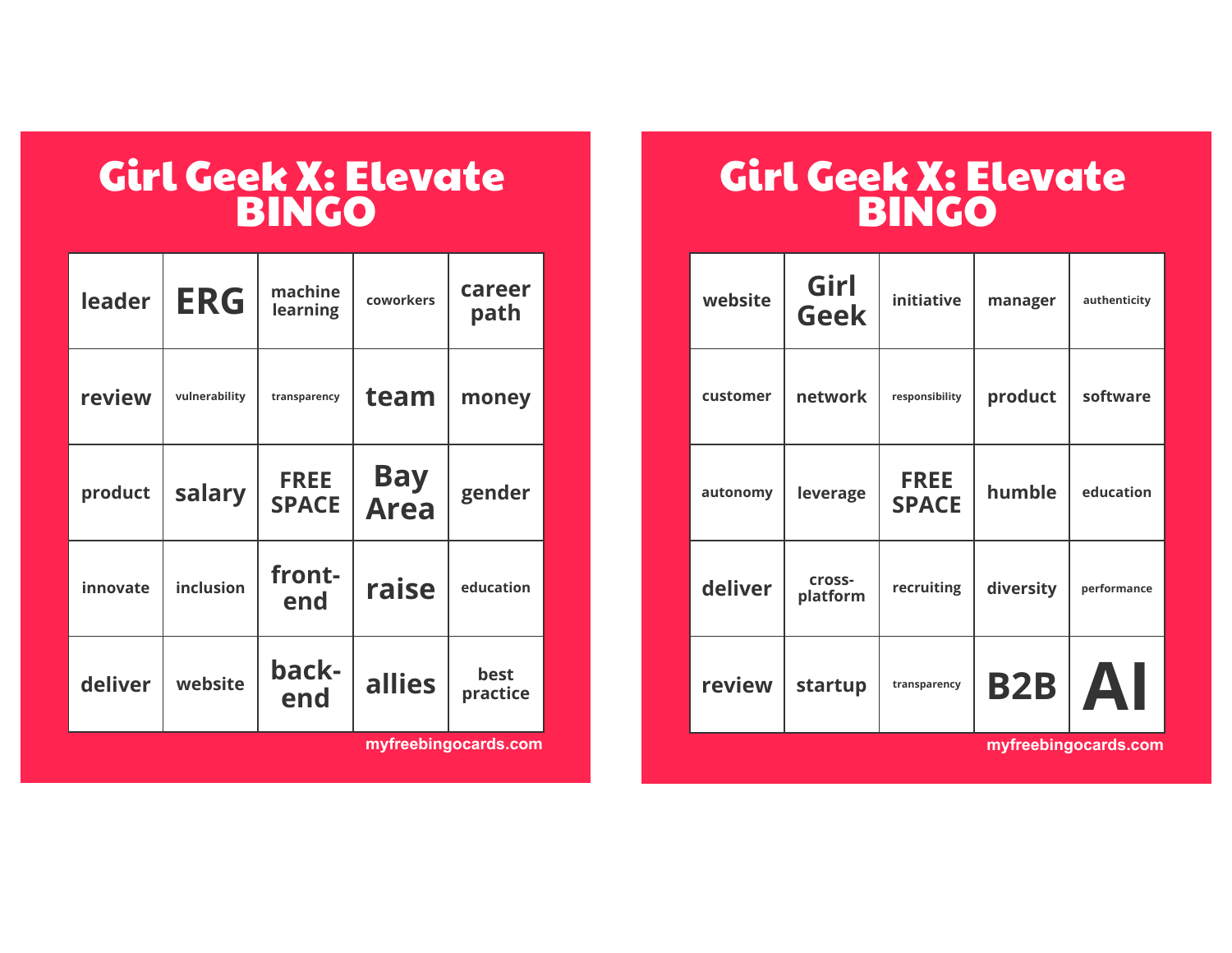| best<br>practice          | Girl<br><b>Geek</b> | raise                       | support       | humility           |
|---------------------------|---------------------|-----------------------------|---------------|--------------------|
| responsibility            | review              | <b>B2B</b>                  | revenue       | software           |
| <b>ERG</b>                | grow                | <b>FREE</b><br><b>SPACE</b> | deliver       | cross-<br>platform |
| community                 | experience          | <b>Director</b>             | money         | back-<br>end       |
| individual<br>contributor | customer            | allies                      | front-<br>end | enterprise         |

**[myfreebingocards.com](https://myfreebingocards.com/)**

| inclusion      | community                   | startup             | customer<br>service  |
|----------------|-----------------------------|---------------------|----------------------|
| responsibility | evolve                      | career<br>path      | marketing            |
| data           | <b>FREE</b><br><b>SPACE</b> | education           | feedback             |
| <b>B2B</b>     | humility                    | <b>ERG</b>          | mentor               |
| back-<br>end   | support                     | machine<br>learning | <b>Director</b>      |
|                |                             |                     | mvfreebingocards.com |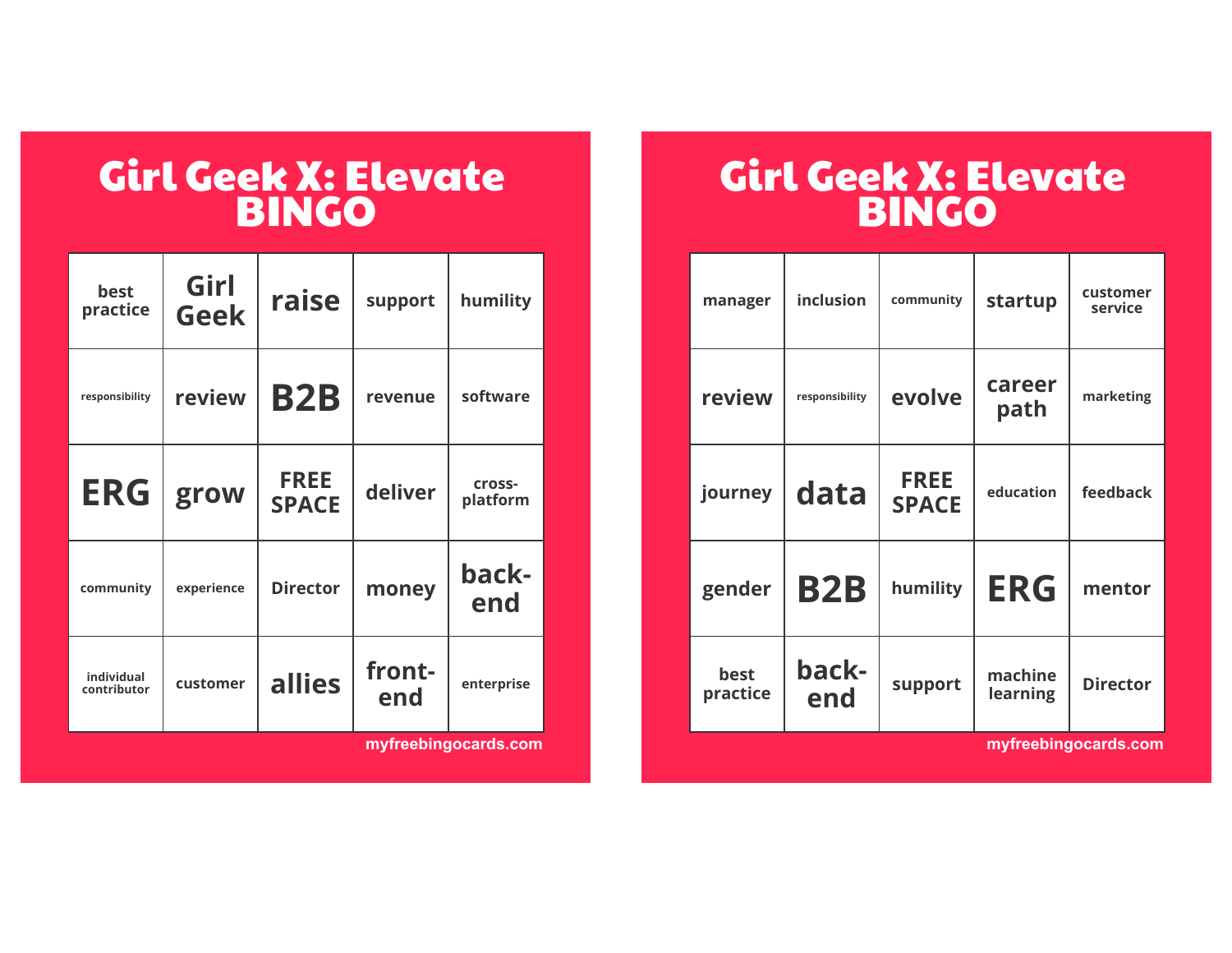| performance   | Girl<br><b>Geek</b> | journey                     | leader     | gender    |
|---------------|---------------------|-----------------------------|------------|-----------|
| innovate      | learn               | individual<br>contributor   | data       | app       |
| vulnerability | transparency        | <b>FREE</b><br><b>SPACE</b> | experience | customer  |
| <b>B2B</b>    | engineer            | community                   | promotion  | education |
| leverage      | salary              | allies                      | feedback   | manager   |

**[myfreebingocards.com](https://myfreebingocards.com/)**

| website              | sponsor    | cross-<br>platform          | leadership  | machine<br>learning |
|----------------------|------------|-----------------------------|-------------|---------------------|
| enterprise           | <b>ERG</b> | salary                      | leader      | feedback            |
| <b>Director</b>      | promotion  | <b>FREE</b><br><b>SPACE</b> | performance | education           |
| <b>UX</b>            | evolve     | vision                      | deliver     | <b>Bay<br/>Area</b> |
| experience           | inclusion  | <b>CEO</b>                  | humble      | leverage            |
| myfreebingocards.com |            |                             |             |                     |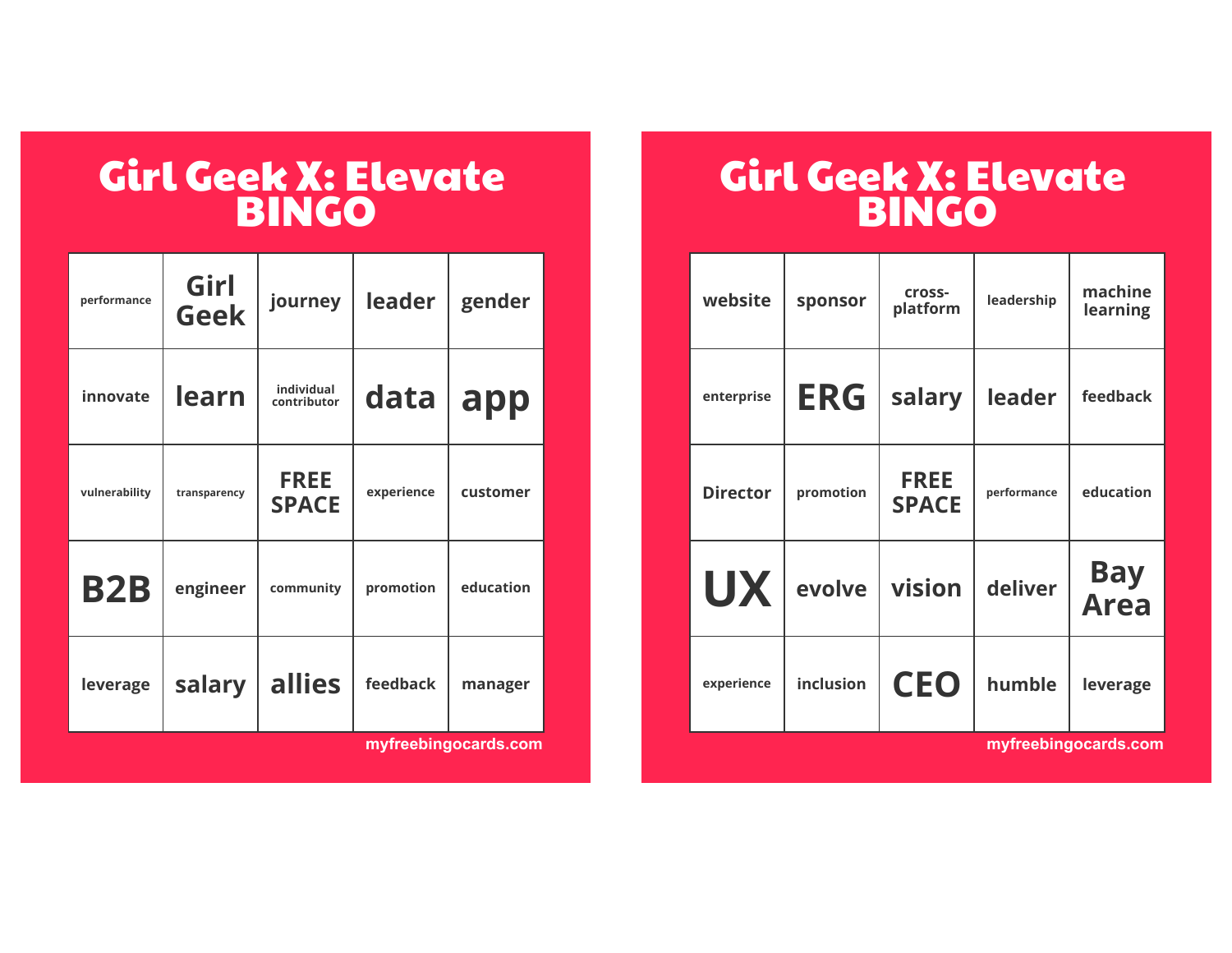| <b>Cross-</b><br>platform | education           | AI                          | coding          | raise               |
|---------------------------|---------------------|-----------------------------|-----------------|---------------------|
| feedback                  | customer<br>service | grow                        | <b>Director</b> | network             |
| vulnerability             | design              | <b>FREE</b><br><b>SPACE</b> | D&I             | product             |
| initiative                | innovate            | humility                    | sponsor         | machine<br>learning |
| deliver                   | startup             | learn                       | career<br>path  | app                 |

**[myfreebingocards.com](https://myfreebingocards.com/)**

## Girl Geek X: Elevate BINGO

| engineer        | best<br>practice | grow                        | data       | coding              |
|-----------------|------------------|-----------------------------|------------|---------------------|
| autonomy        | software         | support                     | leader     | raise               |
| <b>Director</b> | marketing        | <b>FREE</b><br><b>SPACE</b> | <b>CEO</b> | coworkers           |
| salary          | career<br>path   | initiative                  | app        | Girl<br><b>Geek</b> |
| innovate        | review           | customer                    | network    | front-<br>end       |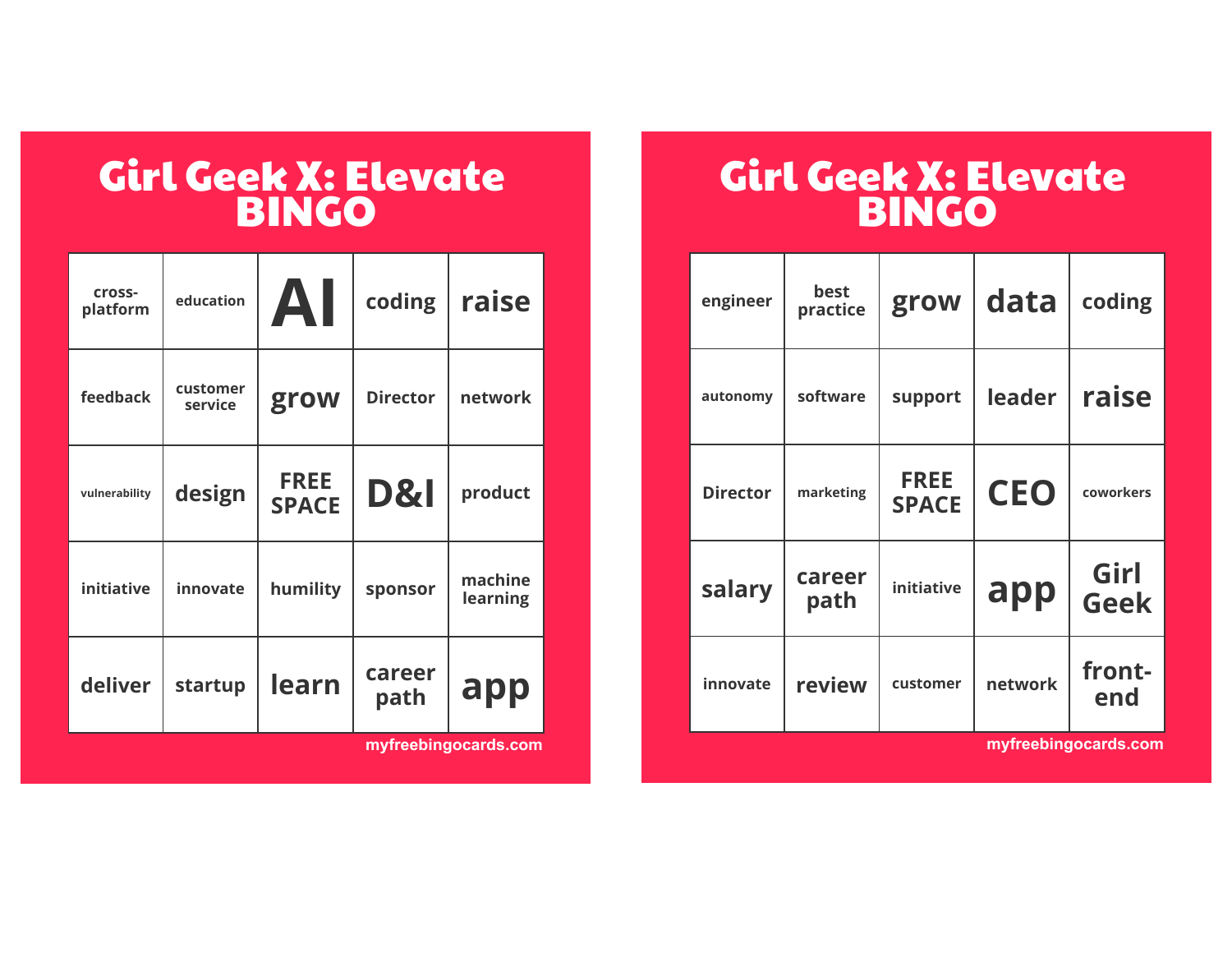| network    | experience | responsibility              | enterprise          | individual<br>contributor |
|------------|------------|-----------------------------|---------------------|---------------------------|
| startup    | career     | customer<br>service         | review              | education                 |
| owner      | support    | <b>FREE</b><br><b>SPACE</b> | journey             | software                  |
| inclusion  | team       | cross-<br>platform          | data                | money                     |
| <b>B2B</b> | <b>ERG</b> | product                     | Girl<br><b>Geek</b> | <b>Director</b>           |

**[myfreebingocards.com](https://myfreebingocards.com/)**

| revenue    | community | leader                      | <b>Bay<br/>Area</b> | <b>CEO</b>   |
|------------|-----------|-----------------------------|---------------------|--------------|
| inclusion  | humble    | <b>ERG</b>                  | product             | autonomy     |
| feedback   | money     | <b>FREE</b><br><b>SPACE</b> | sponsor             | authenticity |
| <b>UX</b>  | customer  | maternity                   | data                | marketing    |
| recruiting | raise     | Girl<br><b>Geek</b>         | <b>D&amp;I</b>      | mentor       |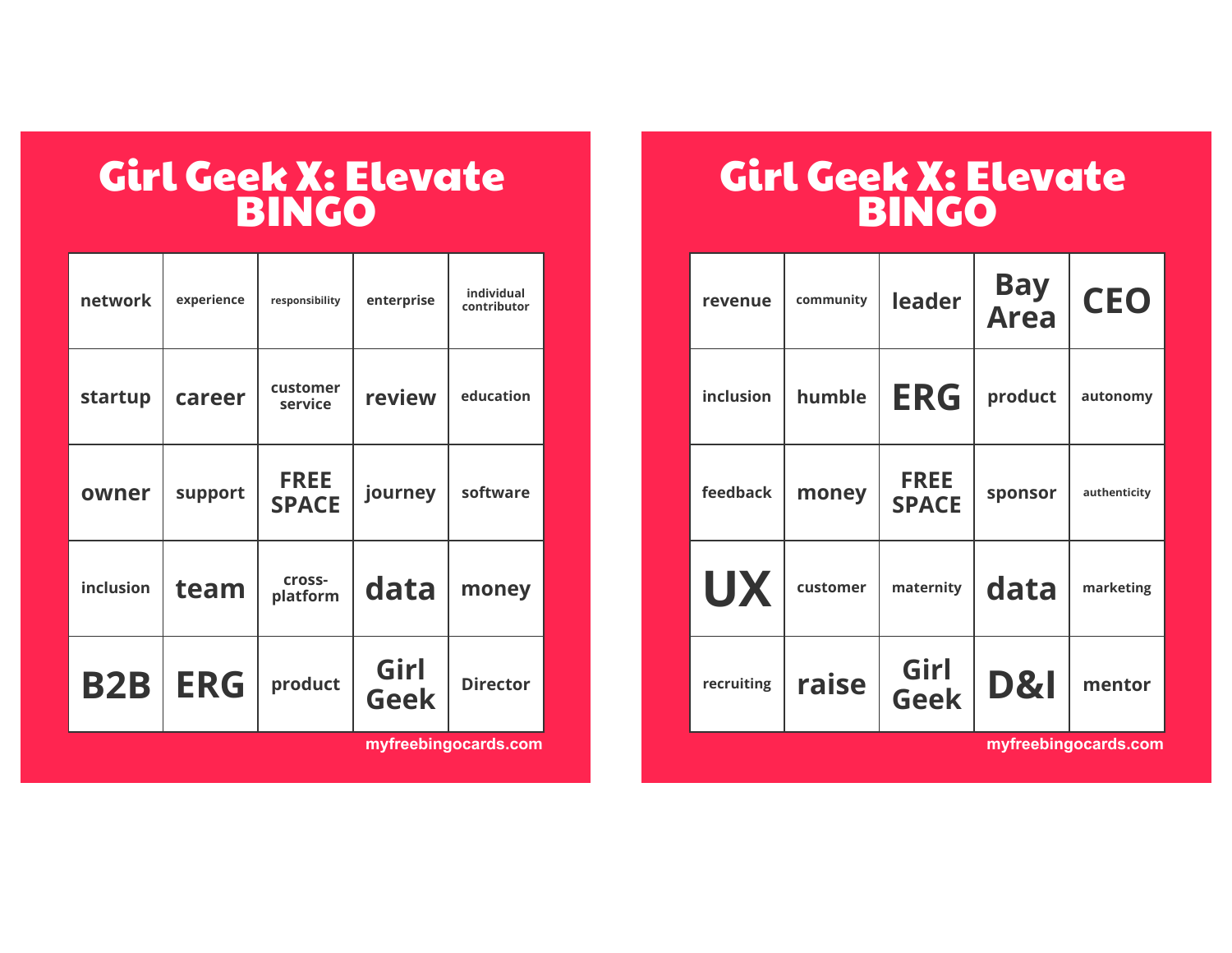| grow           | owner               | best<br>practice            | machine<br>learning | authenticity              |
|----------------|---------------------|-----------------------------|---------------------|---------------------------|
| front-<br>end  | customer<br>service | cross-<br>platform          | engineer            | mentor                    |
| enterprise     | team                | <b>FREE</b><br><b>SPACE</b> | community           | salary                    |
| startup        | career              | network                     | coding              | <b>Bay</b><br><b>Area</b> |
| <b>D&amp;I</b> | leader              | inclusion                   | leadership          | <b>ERG</b>                |

**[myfreebingocards.com](https://myfreebingocards.com/)**

| humility        | individual<br>contributor   | career        | evolve               |
|-----------------|-----------------------------|---------------|----------------------|
| startup         | review                      | <b>CEO</b>    | team                 |
| <b>Director</b> | <b>FREE</b><br><b>SPACE</b> | vulnerability | maternity            |
| innovate        | autonomy                    | revenue       | performance          |
| coworkers       | cross-<br>platform          | website       | diversity            |
|                 |                             |               | myfreebingocards.com |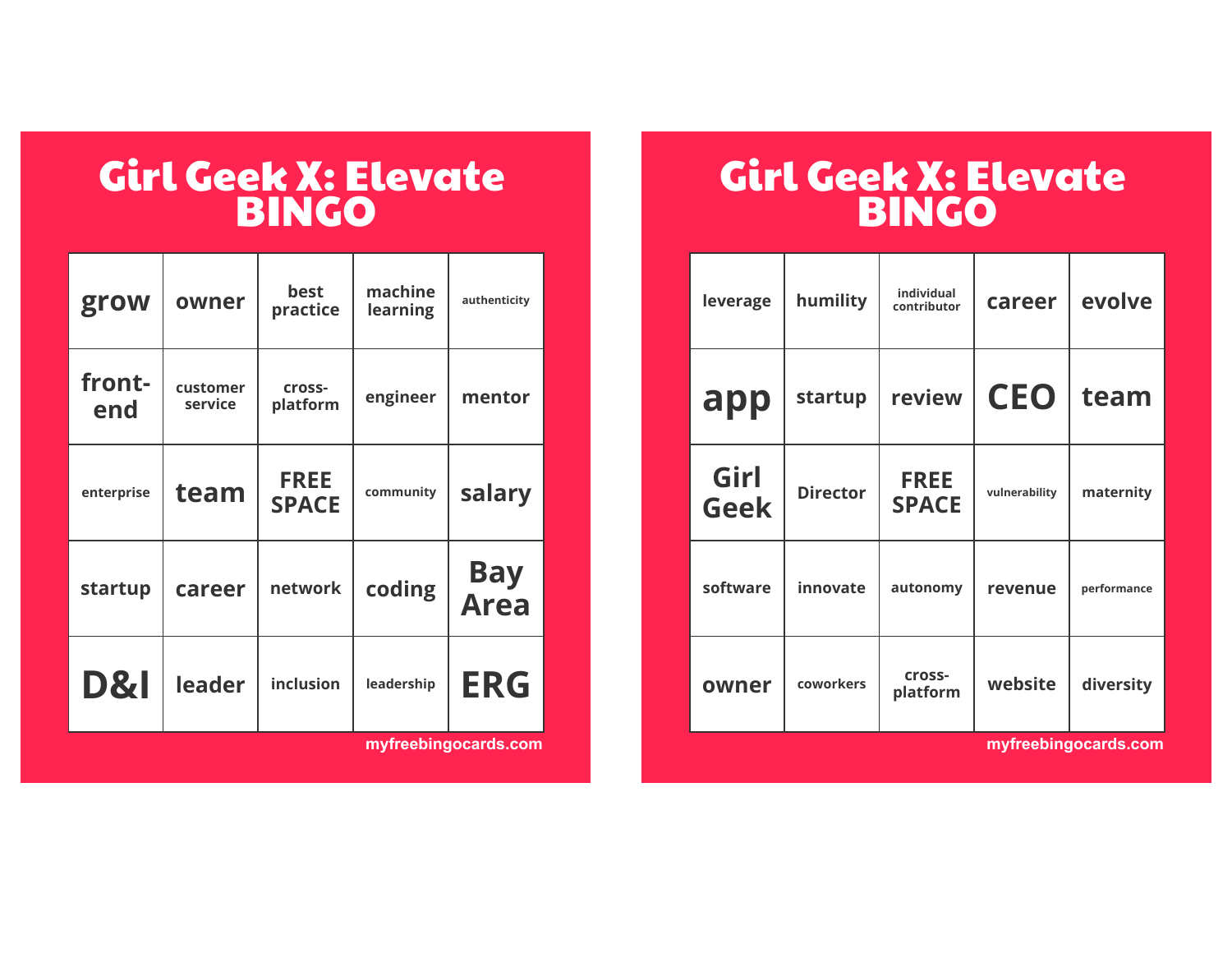| performance               | design   | review                      | product    | enterprise                |
|---------------------------|----------|-----------------------------|------------|---------------------------|
| individual<br>contributor | autonomy | Girl<br><b>Geek</b>         | diversity  | cross-<br>platform        |
| learn                     | network  | <b>FREE</b><br><b>SPACE</b> | leader     | <b>Bay</b><br><b>Area</b> |
| salary                    | innovate | grow                        | leverage   | <b>ERG</b>                |
| evolve                    | coding   | inclusion                   | experience | leadership                |

**[myfreebingocards.com](https://myfreebingocards.com/)**

| career               | gender     | initiative                  | innovate           | allies     |
|----------------------|------------|-----------------------------|--------------------|------------|
| education            | <b>ERG</b> | leader                      | authenticity       | leadership |
| back-<br>end         | salary     | <b>FREE</b><br><b>SPACE</b> | <b>D&amp;I</b>     | review     |
| coding               | engineer   | autonomy                    | cross-<br>platform | maternity  |
| learn                | <b>UX</b>  | performance                 | feedback           | humility   |
| myfreebingocards.com |            |                             |                    |            |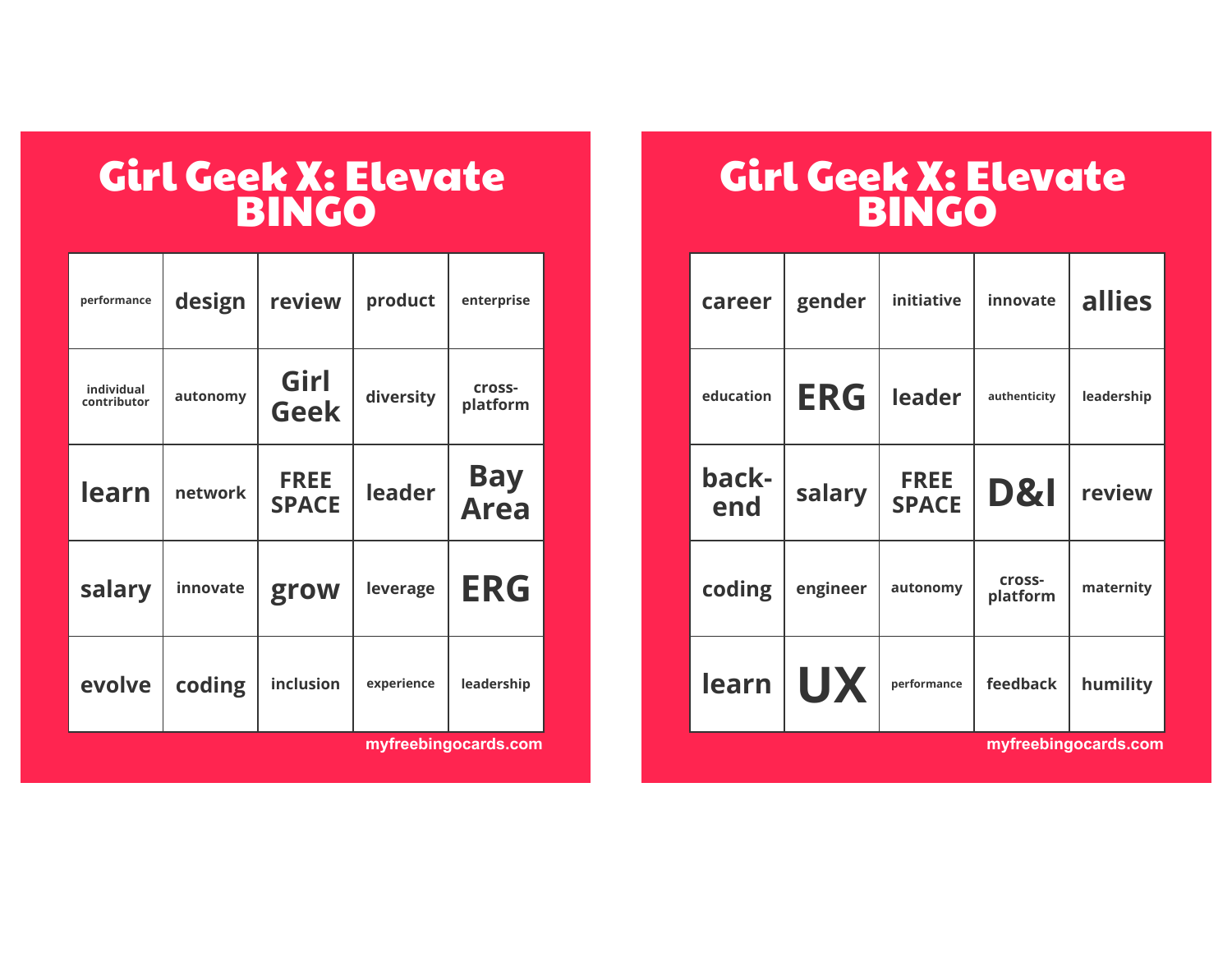| grow                | education           | <b>Director</b>             | vision        | leader     |
|---------------------|---------------------|-----------------------------|---------------|------------|
| customer<br>service | owner               | app                         | review        | learn      |
| money               | authenticity        | <b>FREE</b><br><b>SPACE</b> | front-<br>end | experience |
| client              | <b>B2B</b>          | vulnerability               | salary        | initiative |
| journey             | machine<br>learning | Girl<br><b>Geek</b>         | product       | autonomy   |

**[myfreebingocards.com](https://myfreebingocards.com/)**

## Girl Geek X: Elevate BINGO

| grow      | <b>ERG</b>     | machine<br>learning         | authenticity        | deliver         |
|-----------|----------------|-----------------------------|---------------------|-----------------|
| support   | back-<br>end   | engineer                    | customer<br>service | network         |
| raise     | responsibility | <b>FREE</b><br><b>SPACE</b> | gender              | experience      |
| inclusion | maternity      | education                   | salary              | review          |
| product   | innovate       | front-<br>end               | revenue             | <b>Director</b> |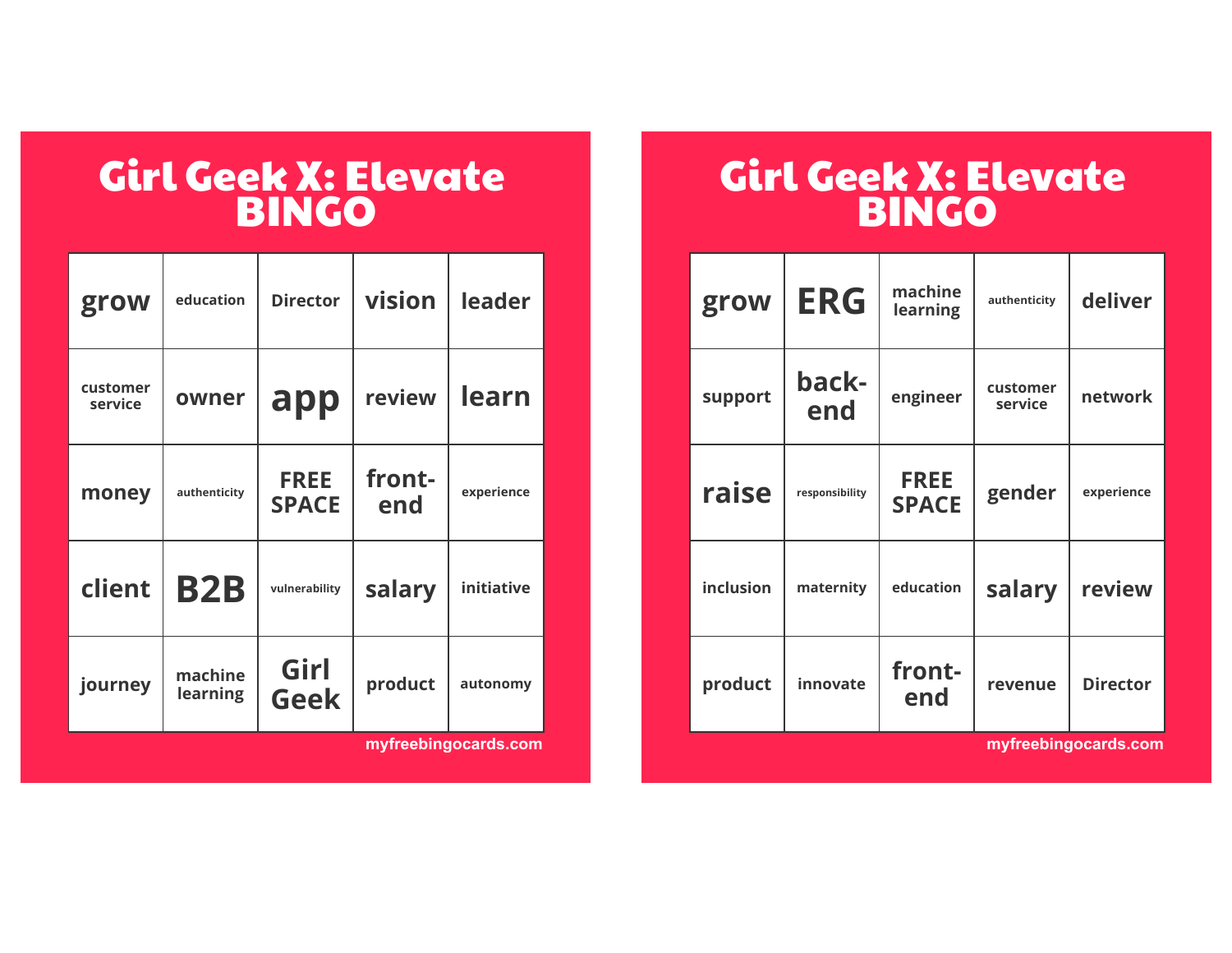| salary                    | <b>VP</b> | allies                      | revenue             | front-<br>end |
|---------------------------|-----------|-----------------------------|---------------------|---------------|
| <b>ERG</b>                | humble    | team                        | client              | recruiting    |
| <b>B2B</b>                | mentor    | <b>FREE</b><br><b>SPACE</b> | initiative          | leverage      |
| individual<br>contributor | inclusion | innovate                    | owner               | coding        |
| design                    | coworkers | humility                    | machine<br>learning | data          |

**[myfreebingocards.com](https://myfreebingocards.com/)**

| promotion       | raise                       | maternity | product              |
|-----------------|-----------------------------|-----------|----------------------|
| community       | evolve                      | money     | leader               |
| education       | <b>FREE</b><br><b>SPACE</b> | review    | diversity            |
| <b>Director</b> | transparency                | customer  | learn                |
| enterprise      | allies                      | sponsor   | career<br>path       |
|                 |                             |           | myfreebingocards.com |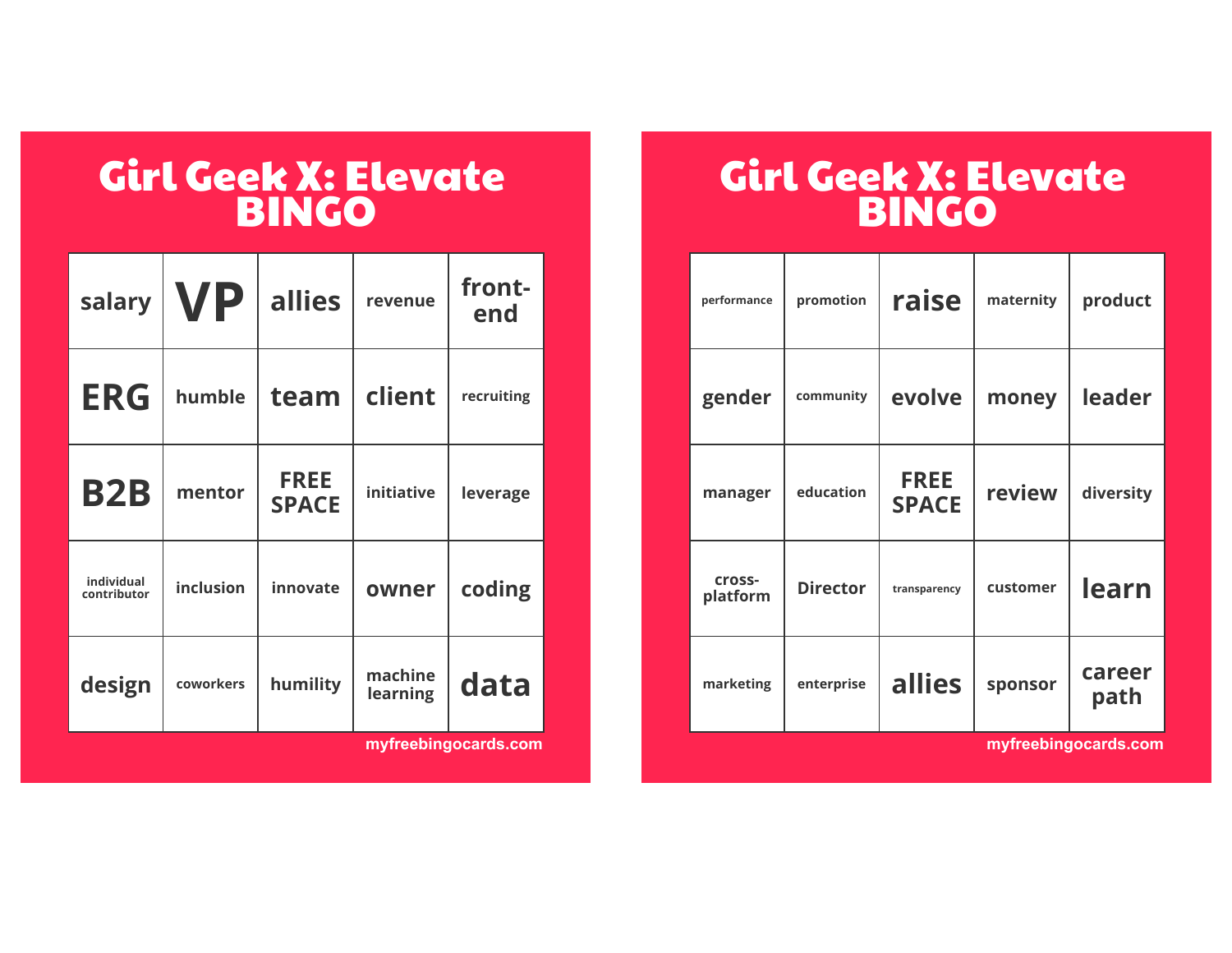| experience  | journey  | initiative                  | raise          | <b>UX</b>                 |
|-------------|----------|-----------------------------|----------------|---------------------------|
| performance | customer | <b>B2B</b>                  | <b>D&amp;I</b> | manager                   |
| support     | leader   | <b>FREE</b><br><b>SPACE</b> | recruiting     | innovate                  |
| maternity   | leverage | back-<br>end                | <b>ERG</b>     | individual<br>contributor |
| product     | humble   | salary                      | community      | front-<br>end             |

**[myfreebingocards.com](https://myfreebingocards.com/)**

| back-<br>end        | authenticity   | startup                     | data      | journey                   |
|---------------------|----------------|-----------------------------|-----------|---------------------------|
| engineer            | learn          | <b>UX</b>                   | community | deliver                   |
| machine<br>learning | responsibility | <b>FREE</b><br><b>SPACE</b> | grow      | Girl<br><b>Geek</b>       |
| education           | mentor         | revenue                     | sponsor   | individual<br>contributor |
| diversity           | leverage       | vulnerability               | app       | <b>Director</b>           |